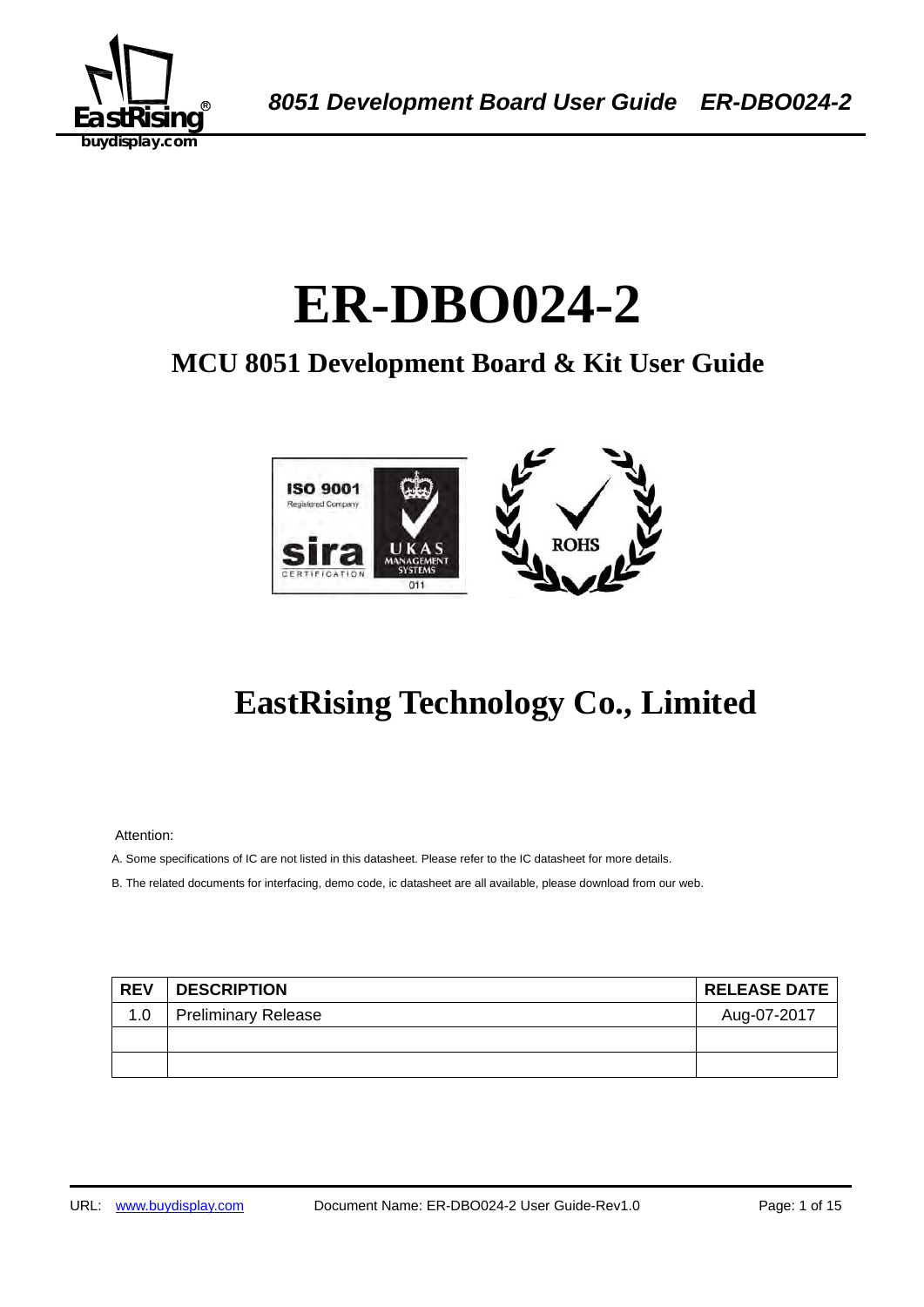

## **CONTENTS**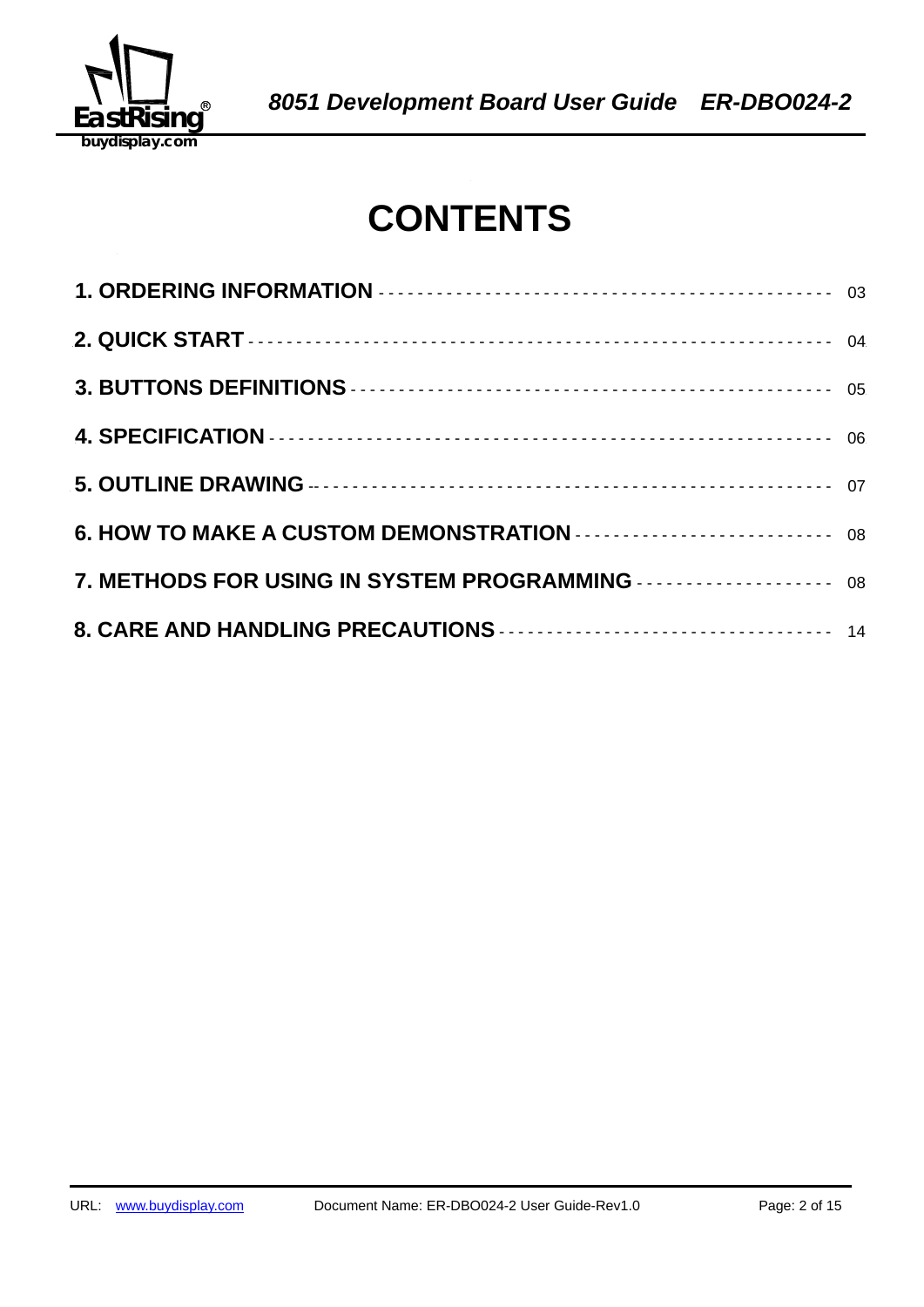

**1. ORDERING INFORMATION** 

#### 1.1 Order Number

| Part Number(Order Number) Description |                                              |
|---------------------------------------|----------------------------------------------|
| ER-DBO024-2                           | 8051 Microcontroller Development Board & Kit |

### 1.2 What's included in the package

| No | <b>Standard Accessory Name</b> | Quantity |
|----|--------------------------------|----------|
|    | <b>MCU Board</b>               |          |
|    | <b>Adaptor Board</b>           |          |
| 3  | Power Adaptor (12V/1A)         |          |
|    | <b>USB Cable</b>               |          |

## 1.3 Compatible with following displays:

| <b>Part Number(Order Number)</b> | <b>Description</b>      |
|----------------------------------|-------------------------|
| ER-OLED024-2B                    | Blue 2.4"OLED Display   |
| ER-OLED024-2W                    | White 2.4"OLED Display  |
| ER-OLED024-2G                    | Green 2.4"OLED Display  |
| ER-OLED024-2Y                    | Yellow 2.4"OLED Display |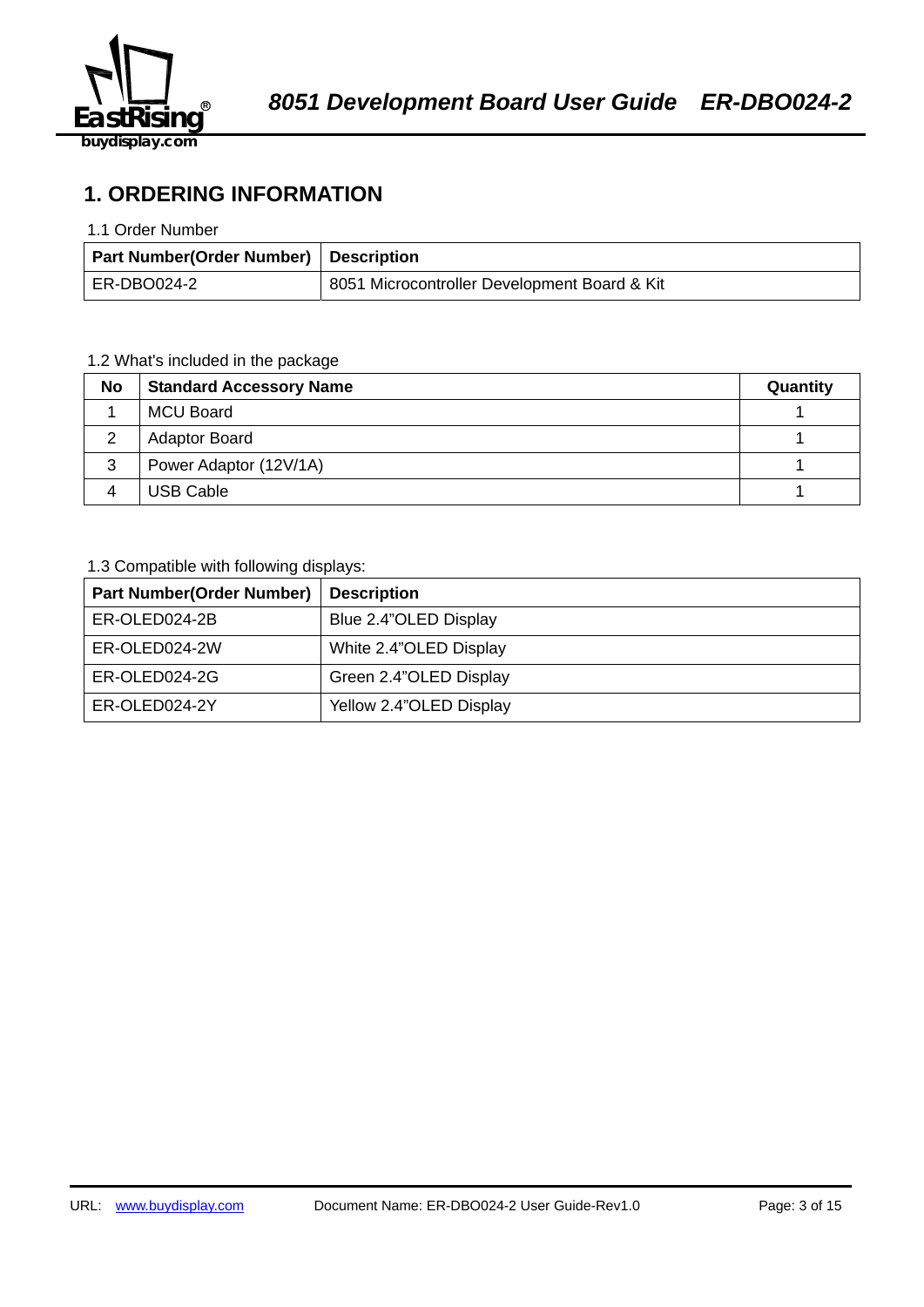

## **2. QUICK START**

2-1 Simply plug the power adaptor into an AC outlet and plug FFC(Cable) of lcd display into the ZIF connector of adaptor board as the below image shows.



2-2 Press the power button to run the demonstration program.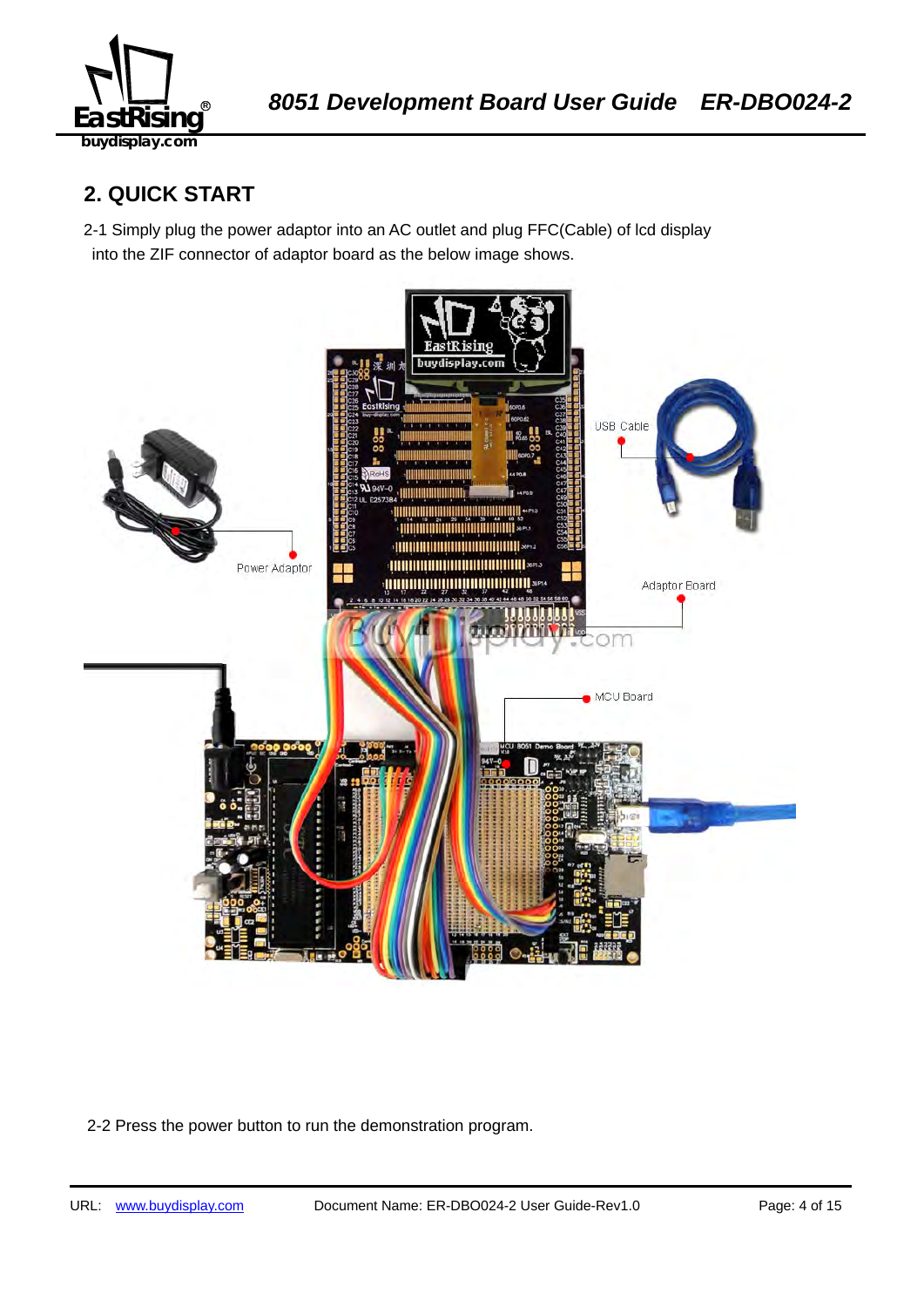

## **3. BUTTONS DEFINITIONS**

| <b>Button Name</b> | <b>Description</b>                  |
|--------------------|-------------------------------------|
| *Stop/Next Button  | Stop or Next the Image Slideshows   |
| Reset Button       | <b>Restart to Initialized State</b> |
| Power Button       | Press On or Press Off               |

\*For color display, this button is used to next the image slideshows.

For mono display, this button is used to stop the image slideshows.

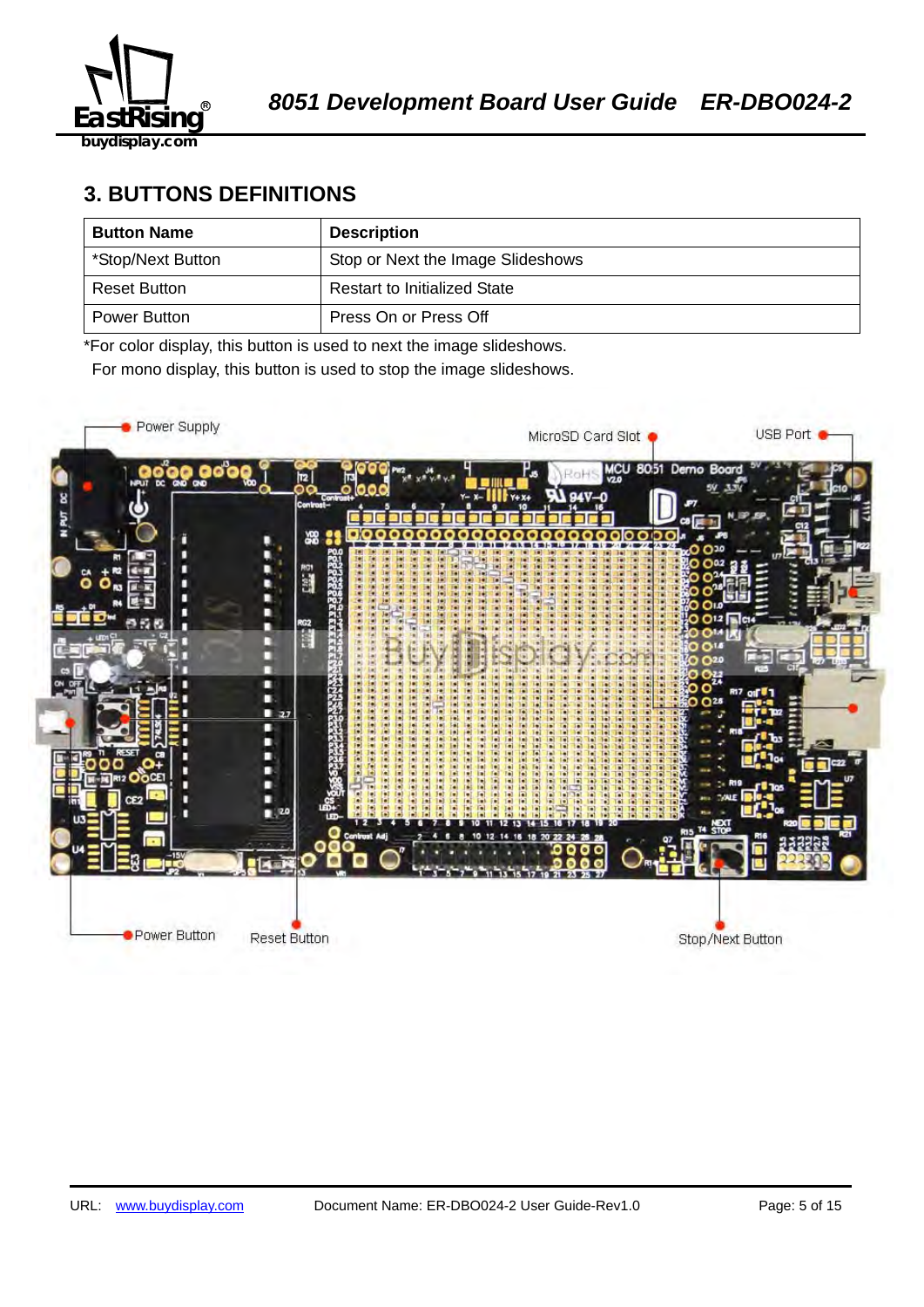

## 58B2140359**4. SPECIFICATION**

#### 4.1 Mechanical Specification

| <b>ITEM</b>                            | <b>STANDARD VALUE</b> | <b>UNIT</b> |
|----------------------------------------|-----------------------|-------------|
| <b>MCU Board Outline Dimension</b>     | $151.00\times77.00$   | mm          |
| <b>Adaptor Board Outline Dimension</b> | $90.00\times95.00$    | mm          |
| Gross Weight for Whole Demo Kit        | 0.60                  | kq          |

### 4.2 Electrical Specification

| <b>ITEM</b>                 | <b>STANDARD VALUE</b>                   | <b>UNIT</b> |
|-----------------------------|-----------------------------------------|-------------|
| Microcontroller             | STC89LE52RC                             | $-$         |
| Interface                   | 8080/6800 8-bit Parallel, 4-wire Serial | $- -$       |
| <b>Power Supply Voltage</b> | 12V                                     |             |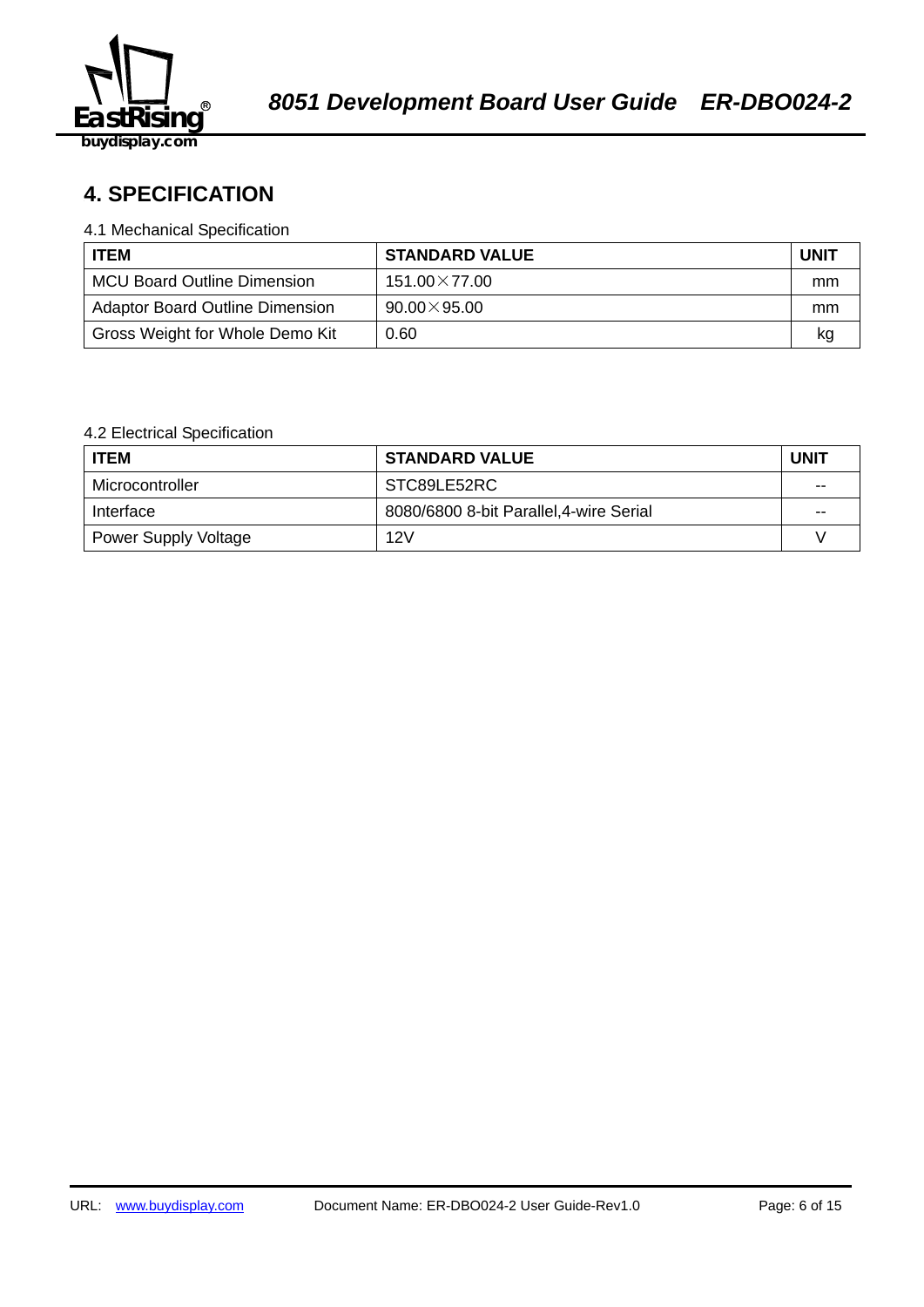

## **5. OUTLINE DRAWING**

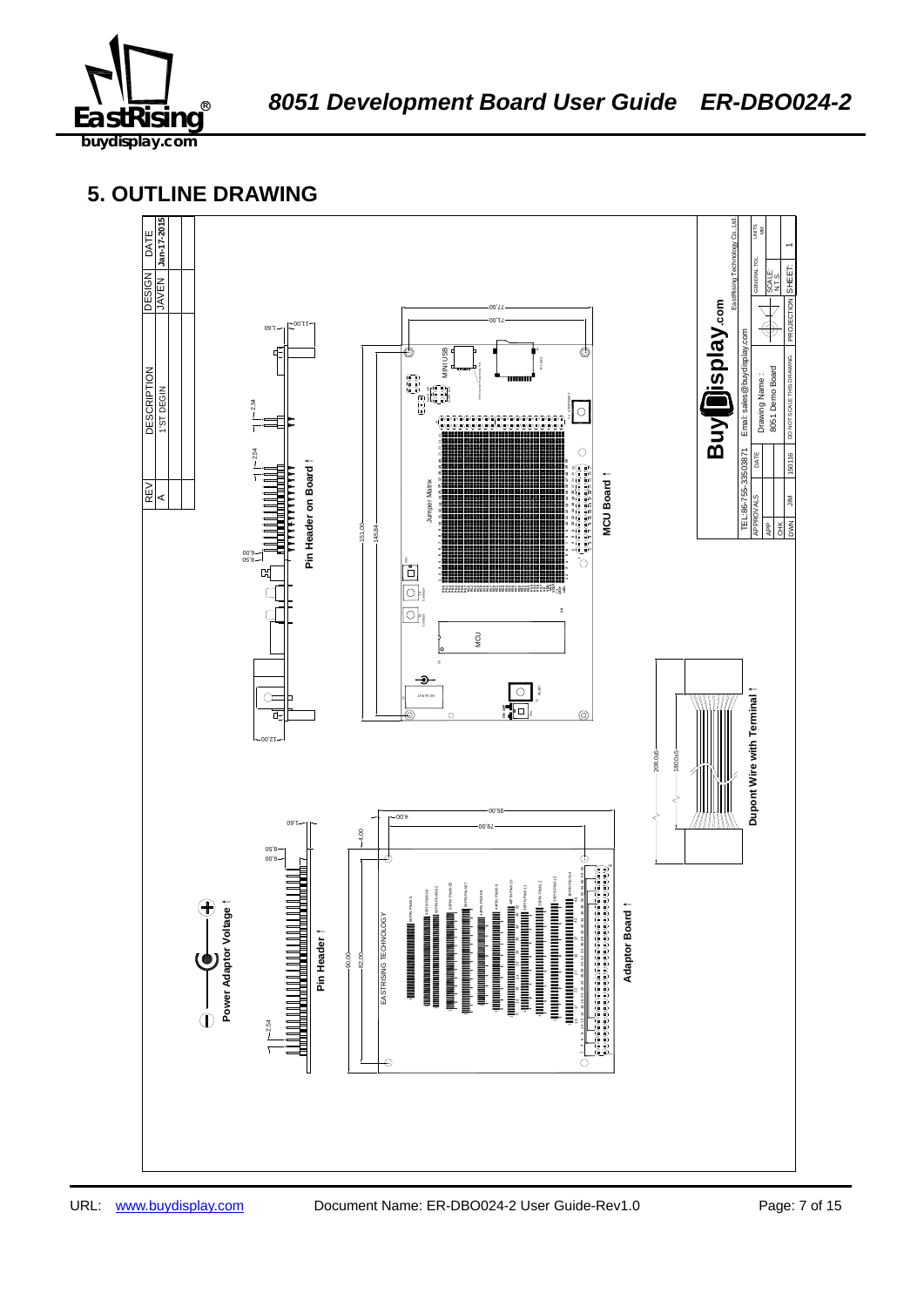

## **6. HOW TO MAKE A CUSTOM DEMONSTRATION**

By using the software of LCD Font Maker or Image2LCD and ISP(In System Programming) to customize the demonstration that includes your own bitmap images, personalized fonts, symbols, icons and burn sketches. The large capacity of the MicroSD card allows you to store more fonts or images. We also prepare the demo code, interfacing document (download from each product page) and schematic MCU datasheet (download from each 8051 microcontroller development board page) for your further study. LCD Font Maker: http://www.buydisplay.com/download/software/LCDFontMaker.zip Image2LCD: http://www.buydisplay.com/download/software/Image2Lcd.zip

## **7. METHODS FOR USING IN SYSTEM PROGRAMMING**

- 7-1 Hardware Preparation
- 7-1-1 Please power off the development board,
- 7-1-2 No power supply is connecting with 8051 development board,
- 7-7-3 The jumpers on JP8 is on ISP position as below image shows



### 7-2 Install the USB to RS232 Driver

http://www.buydisplay.com/download/software/USB-TO-RS232-DRIVER.rar

| Device Driver Install / Uninstall |                                 |
|-----------------------------------|---------------------------------|
| <b>Select INF File:</b>           | CH340IR.INF                     |
| <b>INSTALL</b>                    | WCH.CN<br><b>USB-IRDA CH340</b> |
| <b>UNINSTALL</b>                  | 09/18/2007, 2.8.2007.09         |
| <b>HELP</b>                       |                                 |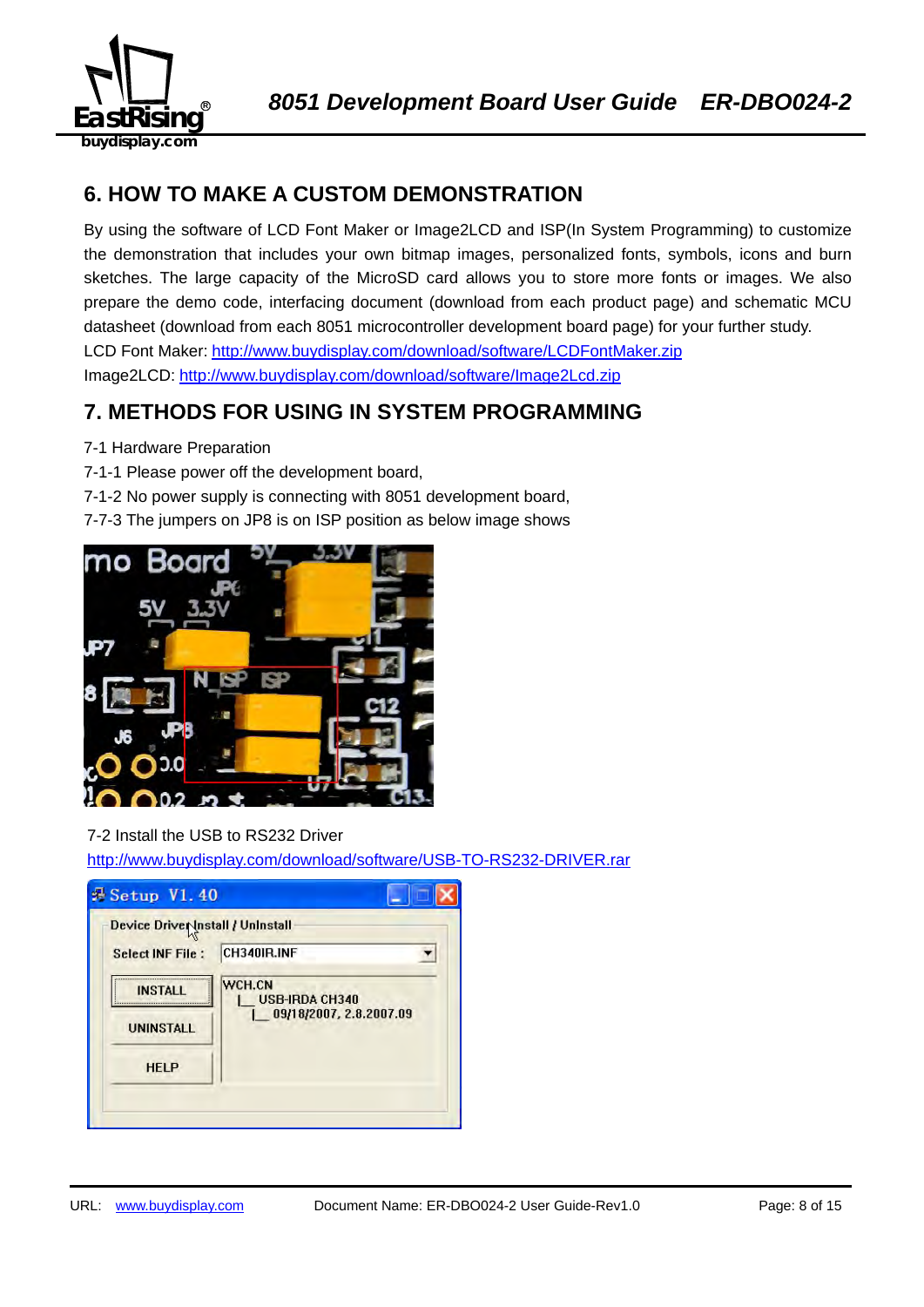

7-3 Connecting the 8051 development board to computer by USB Cable and you should find the new port USB-SERIAL CH340 in Computer-System Properties-Device Manager as below image shows and remember the COM number that would be used in Step7-4.



7-4 Install STC 8051 Microcontroller ISP(In System Programming)Software http://www.buydisplay.com/download/software/STC-ISP-V4.86-NOT-SETUP-ENGLISH.zip

7-5 Open ISP and Select COM Port that should be the same with the step 7-2 you see from Device Manager.

| MCU Type STC12LE5A60S2                             | Pins Auto $\boxed{\mathbf{v}}$ |
|----------------------------------------------------|--------------------------------|
| COM Port COM13                                     | Scan                           |
| Min Baud 2400                                      | Max Baud 115200                |
| Address<br>$\nabla$ Clear code buffer<br>0x0000    | Open Code File                 |
| <b>▽</b> Clear EEPROM buffer<br>0x0000             | Open EEPROM File               |
| H/W Option Off-Line Download (U8/U7) Encrypt 1   > |                                |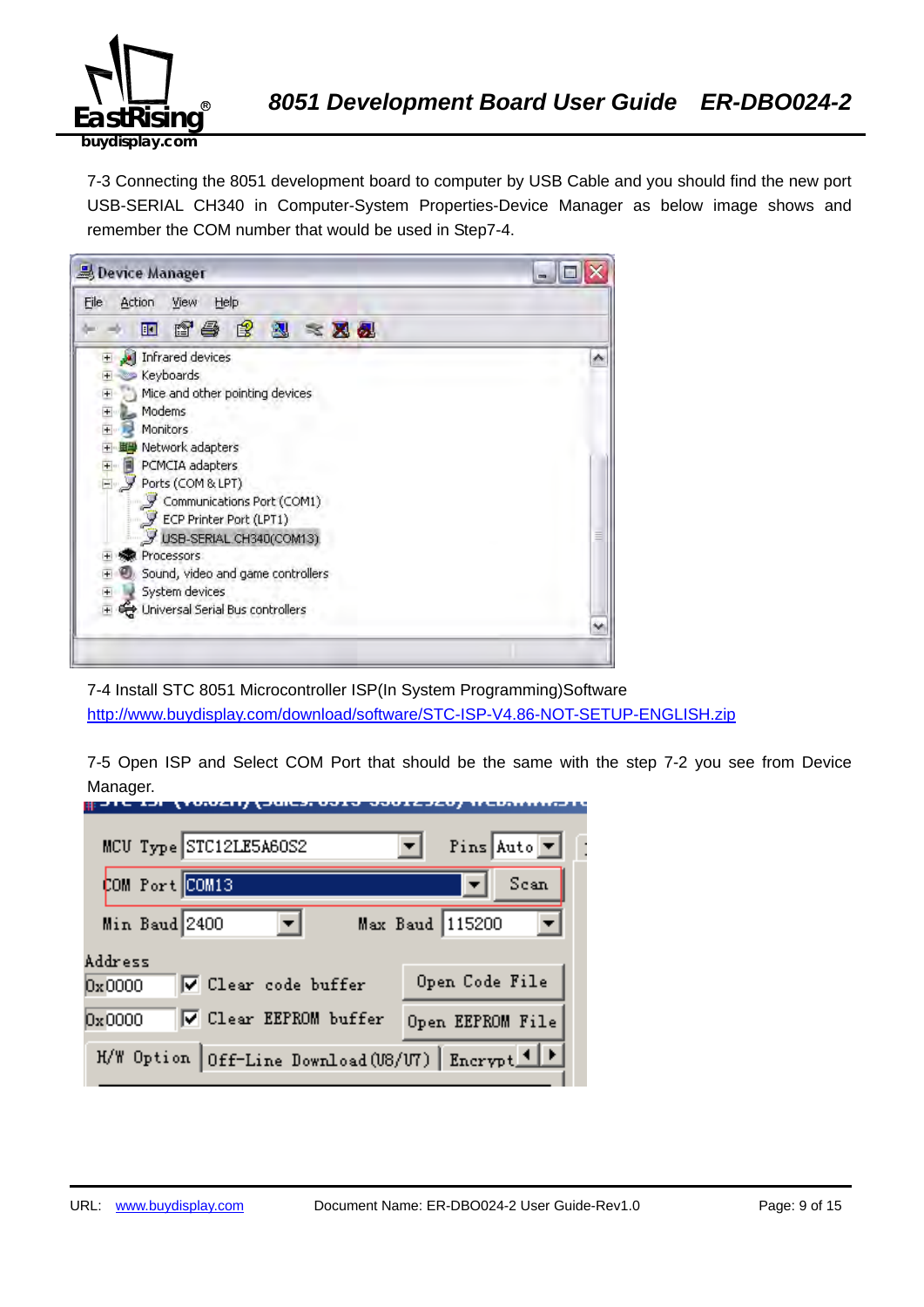

7-6 Select MCU part number that should be the same with your purchased one. (Refer to 4.2 Electrical Specification)



#### 7-7 Open target ",hex" file by clicking open code file

|                                                                                  | STC-ISP (V6.82H) (Sales: 0513-55012928) Web:www.STCMCU.com (Support QQ:800003751) -- STC: The most powerful 8051 de $\Box$ $\Box$ $\times$ |                               |  |
|----------------------------------------------------------------------------------|--------------------------------------------------------------------------------------------------------------------------------------------|-------------------------------|--|
| MCU Type STC12LE5A60S2<br>$\blacksquare$<br>Pins Auto $\blacktriangledown$       | Code Buffer   EEPROM Buffer   COM Helper   Keil ICE Settings   Demo Code   MC <sup>1   P</sup>                                             |                               |  |
| COM Port COM13<br>Scan<br>$\overline{\phantom{a}}$                               | 00000h<br>$b^2$<br>A8 F5 48 45 4C 4C 4F 57 21 50 4C 45 41 53 45                                                                            | П<br>$\overline{\phantom{0}}$ |  |
|                                                                                  | 00010h<br>20 54 4F<br>55 43 48 20<br>45 21 00 54 50 20 54 45<br>-4D                                                                        | $T =$                         |  |
| Min Baud 2400<br>$\blacktriangledown$<br>Max Baud 115200<br>$\blacktriangledown$ | 00020h<br>21 00 58 3A 00 59 3A 00 85 1B 02 5A 1A 9B<br>53.<br>54                                                                           | ST                            |  |
| Address                                                                          | 00030h<br>12 BB 12 BB 1A BC 0A BB 22 DC 33 3C 12 BC 12 BB                                                                                  | $\cdot$ ?                     |  |
| Open Code File<br>□ Clear code buffer<br>0x0000                                  | 00040h<br>12 BC 12 BC 12 BB 12 BB 12 BB 12 9B 0A 7B 1A DC                                                                                  | $\cdot$ ?                     |  |
| <b>▽</b> Clear EEPROM buffer<br><b>Open EEPROM File</b><br>0x0000                | 00050h<br>1A FB 22 DB 0A BB 12 9B 12 BA 12 BA 12 BA 12 BB                                                                                  | $\cdot$ ?                     |  |
|                                                                                  | 00060h<br>12 BB 12 BB 12 BB 12 BB 12 BB 12 BA 12 BA 12 BA                                                                                  | $\cdot$ ?                     |  |
| H/W Option   Off-Line Download (U8/U7)   Encrypt 1   P                           | 00070h<br>12 BB 12 BB 12 BB 12 DA 12 DA 12 DA 12 DA 12 DA<br>00080h<br>12 FA 12 F9 1A FA 19 6A 10 61 10 82 10 62 08 41                     | $\cdot$ 2<br>$\cdot$ ?        |  |
|                                                                                  | 00090h<br>08 41 08 62 08 62 08 61 08 61 10 62 08 61 08 61                                                                                  | . A                           |  |
| Select system clock source (External /Inte                                       | 000A0h<br>10 62 10 82 10 82 10 82 10 82 10 82 10 62 10 62                                                                                  | ۰b.                           |  |
| <b>▽</b> Oscillator high gain                                                    | 000B0h<br>10 62 10 62 10 62 10 82 10 62 10 62 10 A3 21 25                                                                                  | .b                            |  |
| RESET pin used as I/O port                                                       | 000C0h<br>31 86 31 C8 3A 4B 42 8C 31 A7 18 C3 10 83 08 82                                                                                  | 12                            |  |
| RESET2 low level detect                                                          | 000D0h<br>08 61 18 C3 18 C3 08 82 10 82 18 C3 18 E4 18 C3                                                                                  | . а                           |  |
|                                                                                  | 000E0h<br>10 C3 08 A3 18 E4 21 46 19 25 21 45 08 82 10 C3                                                                                  | . ?                           |  |
| ll⊽<br>Enable longer power-on-reset latency                                      | 000F0h<br>08 62 00 21 08 41 08 42 10 83 29 45 31 A7 31 86                                                                                  | $\cdot$ <sub>b</sub>          |  |
| Hardware enable WDT after power-on-reset                                         | 00100h<br>4A 6A 52 AC 39 C7 21 04 08 41 10 C4 19 06 19 F1                                                                                  | Jj                            |  |
| Watch-Dog-Timer prescal 256                                                      | $\blacksquare$                                                                                                                             | $\blacktriangleright$         |  |
| Ⅳ WDT stop count while MCU in idle mode                                          | Checksum EFOBH Fill-Buffer Clear-Buffer Save-Buffer<br>Code-Size A91CH                                                                     |                               |  |
| Next time can program only when P1.0 & P1                                        |                                                                                                                                            |                               |  |
| Erase all EEPROM data next time program c                                        | 芯片型号: STC12LE5A60S2                                                                                                                        |                               |  |
| Add MCU ID at the end of code area                                               | 关于此芯片的重要说明                                                                                                                                 |                               |  |
| $\blacktriangledown$<br>Fill data to space area<br>  FF                          | 固件版本在v7.1及以上的芯片的EEPROM : 2048字节(0000H-07FFH)<br>固件版本低于v7.1的芯片的EEPROM<br>: 1024字节 (0000H-03FFH)                                             |                               |  |
|                                                                                  |                                                                                                                                            |                               |  |
| Re-Program<br>Download/Program<br>Stop                                           | 注意∶在使用U8/U7进行联机/脱机下载时,若使用的外部晶振的<br>频率为20MHz或24.576MHz时,下载的最低波特率请选择1200                                                                     |                               |  |
| Delay 3 sec $\overline{ }$                                                       |                                                                                                                                            |                               |  |
| Check MCU<br>Notice                                                              | E:\产品文件\TFT\ER-TFT028-4\程序\ER-TFT028-4-HYS01 (4WIRE-SPI)\sd.hex                                                                            |                               |  |
| Auto reload the target file before each program<br>⊽                             |                                                                                                                                            |                               |  |
| Reload and download when target file is modified                                 | Get HDD-SN<br>$\nabla$ Beep<br>elease Projed Release Help<br>2<br>PassTimes                                                                | Reset                         |  |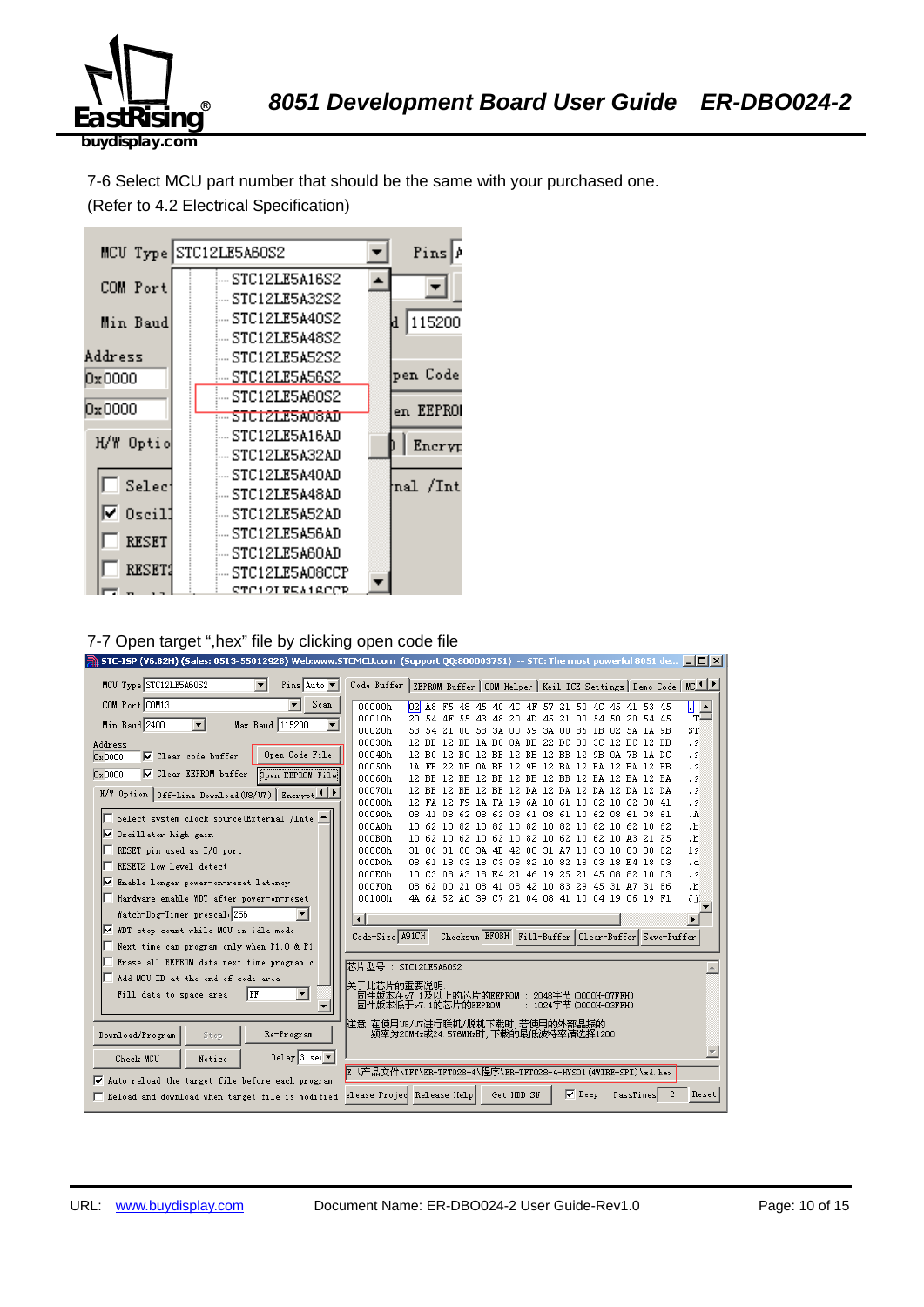

#### 7-8 Programming

#### 7-8-1 Click Download/Program



7-8-2 Then you will see "Checking target MCU…."

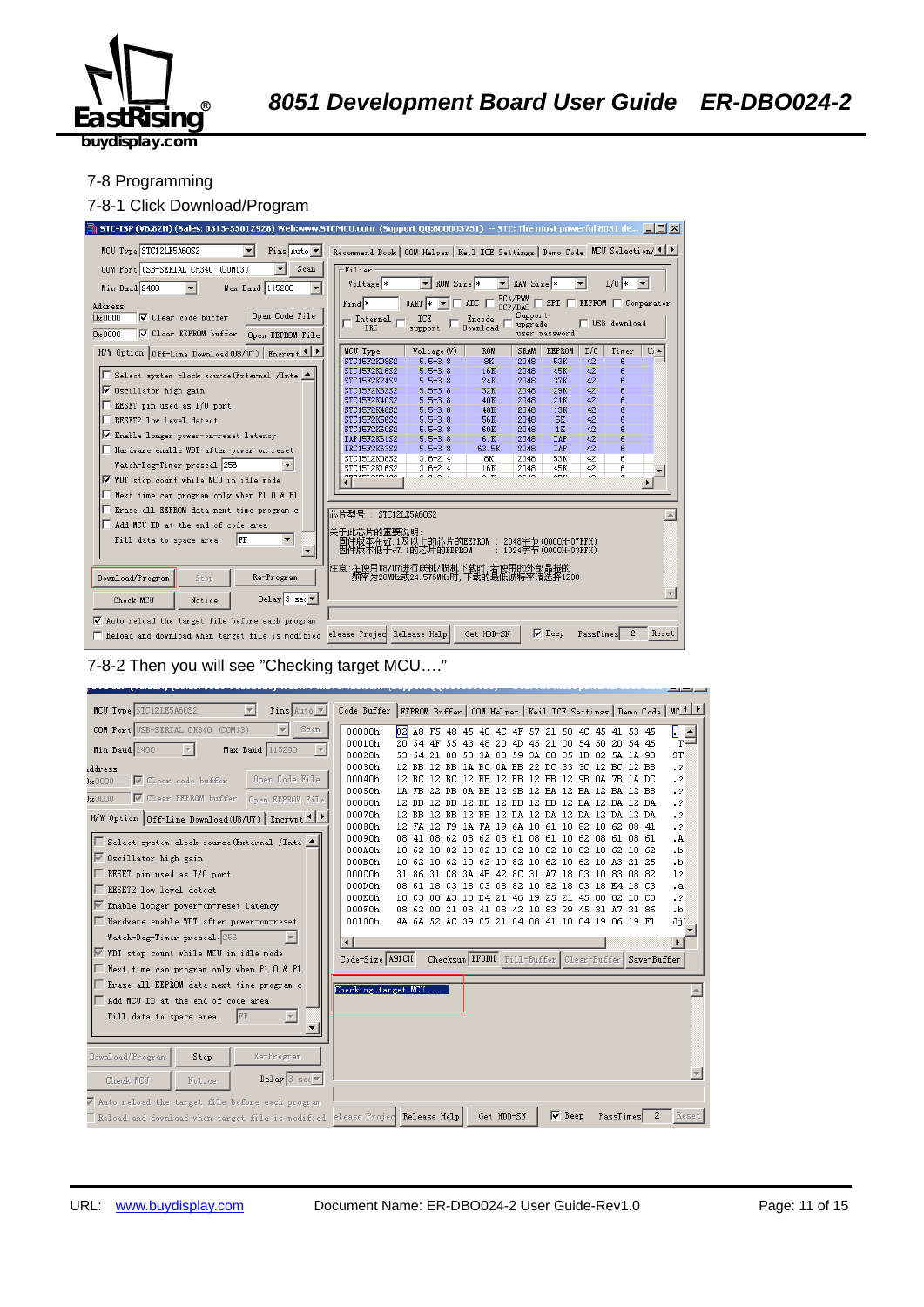

7-8-3 Power on the development board by pressing the white power button



7-8-4 Now you could see the process of programming

| ιcγ.                                                                          | 000E0h<br>$\cdot$ 2<br>10 C3 08 A3 18 E4 21 46 19 25 21 45 08 82 10 C3<br>000F0h<br>08 62 00 21 08 41 08 42 10 83 29<br>45 31 A7 31 86<br>.b |
|-------------------------------------------------------------------------------|----------------------------------------------------------------------------------------------------------------------------------------------|
| rreset                                                                        | JjĮ<br>00100h<br>4A 6A 52 AC 39 C7 21 04 08 41 10 C4 19 06 19 F1                                                                             |
| $\overline{\phantom{a}}$                                                      | ⊣                                                                                                                                            |
| iode                                                                          | Code-Size A91CH<br>Checksum EFOBH Fill-Buffer Clear-Buffer Save-Buffer                                                                       |
| $.0$ & $P1$                                                                   |                                                                                                                                              |
| ogram c                                                                       | MCU type: STC12LE5A60S2                                                                                                                      |
|                                                                               | F/W version: 6.2I                                                                                                                            |
|                                                                               | $[0.609"$ ]<br> Re-handshaking  Successful                                                                                                   |
|                                                                               | Current Baudrate: 57600<br>$[2.562"$ ]<br>Erasing MCU flash  OK!                                                                             |
| Program                                                                       | MCU ID : 000300B00C325F                                                                                                                      |
| $\left\lceil \log  3  \right\rceil$ sec $\left\lceil \sqrt{\pi} \right\rceil$ | Programming user code                                                                                                                        |
|                                                                               |                                                                                                                                              |
| ach program                                                                   |                                                                                                                                              |
| : is modified                                                                 | $\mathbf{2}$<br>$\nabla$ Beep<br>Reset<br>elease Projec Release Help<br>PassTimes<br>Get HDD-SN                                              |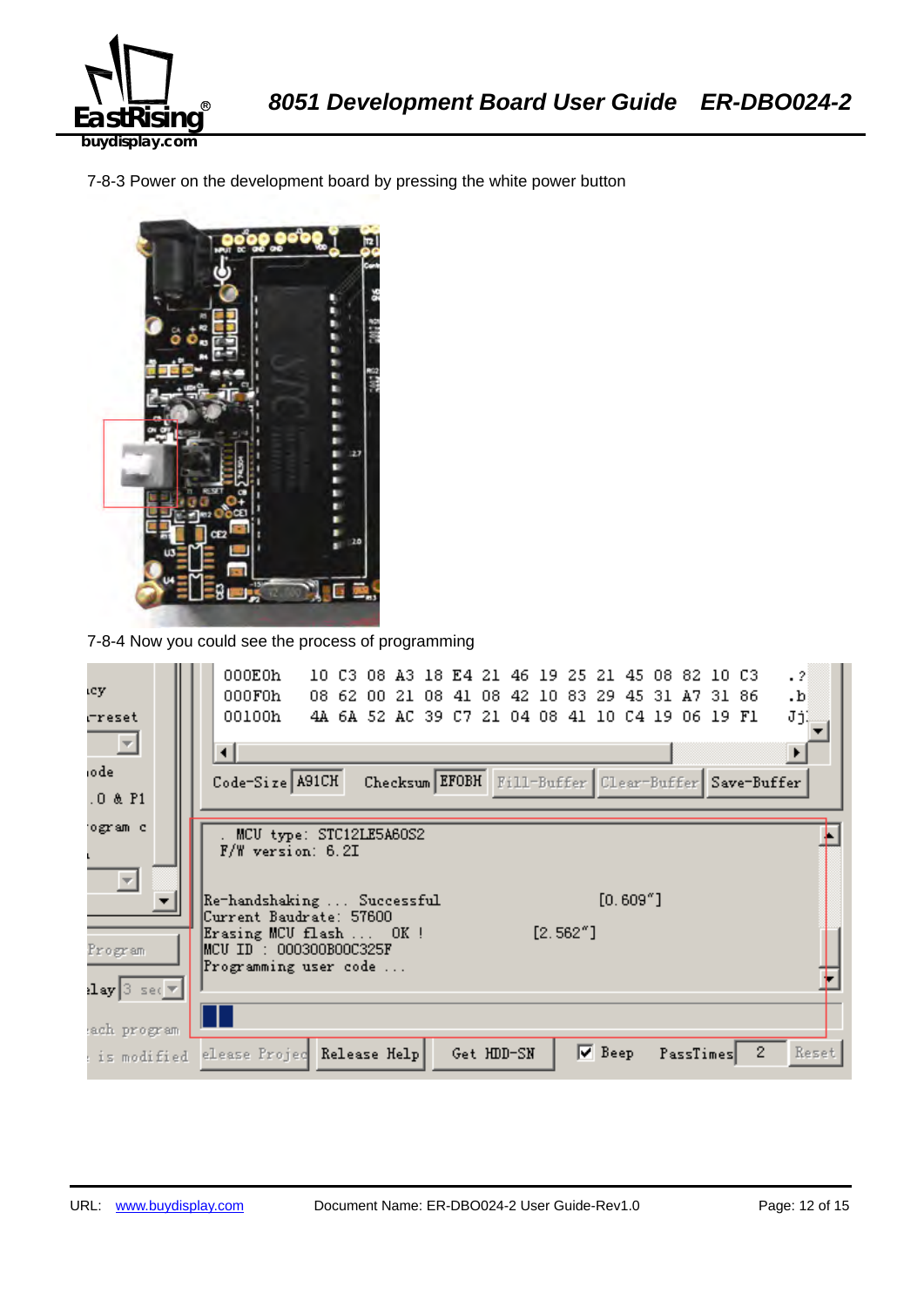

## 7-8-5 Progarmming Finished

| Checksum EFOBH Fill-Buffer Clear-Buffer Save-Buffer<br>Code-Size A91CH              |
|-------------------------------------------------------------------------------------|
|                                                                                     |
| $[0.609"$ ]<br>Re-handshaking  Successful<br>Current Baudrate: 57600                |
| [2.562"]<br>Erasing MCU flash  OK !<br>$MCU$ ID : 000300B00C325F                    |
| [14.359'']<br>Programming user code  OK !<br>[0.047"]<br>Programming OPTIONS  OK !  |
| H/W Option upgrade to:                                                              |
| E:\产品文件\TFT\ER-TFTO28-4\程序\ER-TFTO28-4-HYSO1(4WIRE-SPI)\sd.hex                      |
| $\nabla$ Beep PassTimes<br>elease Projec Release Help<br>Get HDD-SN<br>-3.<br>Reset |

8 Please move the jumpers on JP8 from ISP to N\_ISP as below image shows.

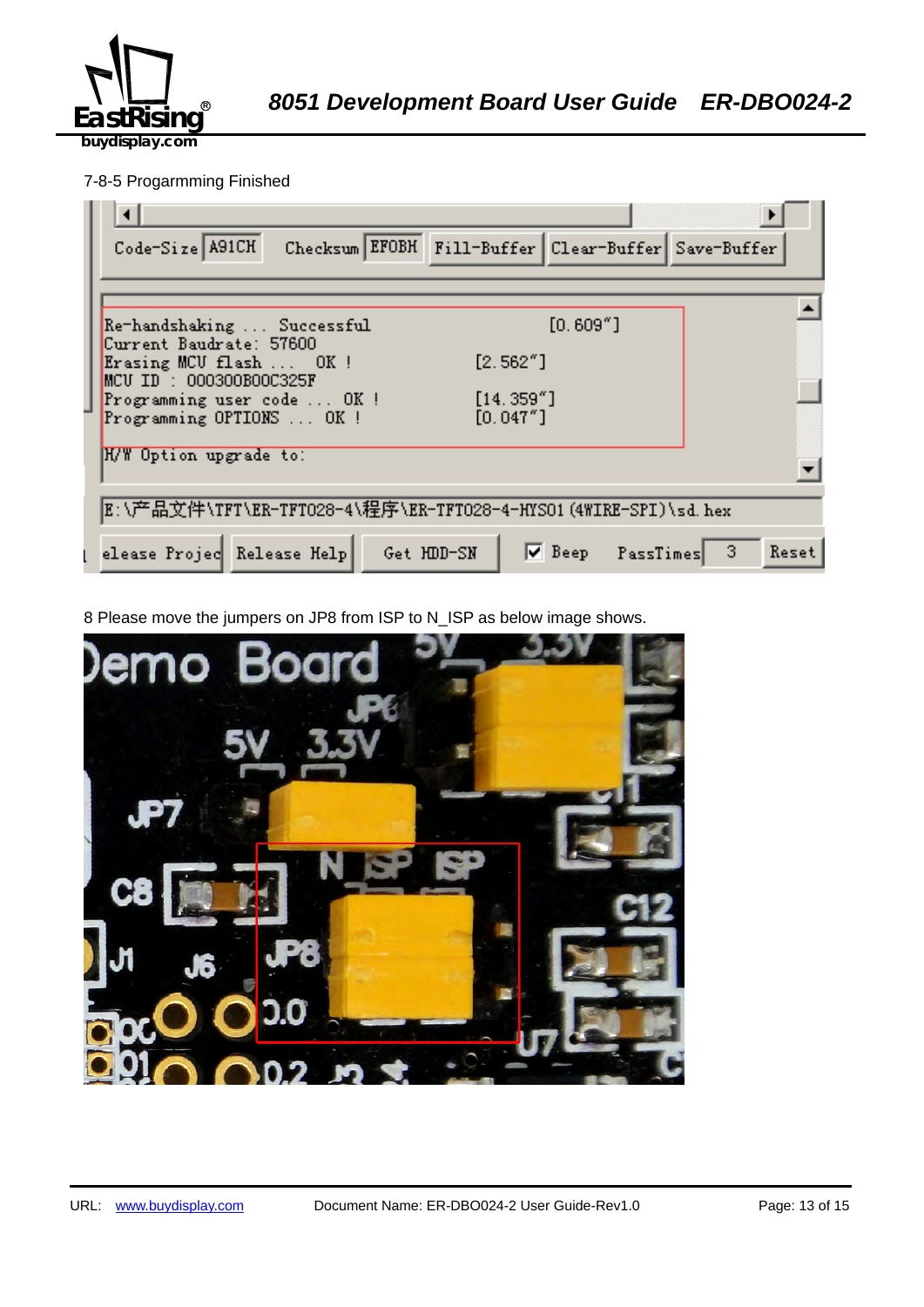

## **8. CARE AND HANDLING PRECAUTIONS**

The kit is sold with a module mounted on it. If you attempt to modify the board to work with other modules, the warranty is void. For optimum operation of the module and demonstration board and to prolong their life, please follow the precautions below.

## 8.1 ESD (Electro-Static Discharge)

The circuitry is industry standard CMOS logic and susceptible to ESD damage. Please use industry standard antistatic precautions as you would for any other PCB such as expansion cards or motherboards.

## 8.2 Avoid Shock,Impact,Torque and Tension

- $\Diamond$  Do not expose the module to strong mechanical shock, impact, torque, and tension.
- $\Diamond$  Do not drop, toss, bend, or twist the module.
- $\Diamond$  Do not place weight or pressure on the module.

### 8.3 LCD&OLED Display Glass

- $\diamond$  The exposed surface of the LCD "glass" is actually a polarizer laminated on top of the glass. To protect the soft plastic polarizer from damage, the module ships with a protective film over the polarizer. Please peel off the protective film slowly. Peeling off the protective film abruptly may generate static electricity.
- $\diamond$  The polarizer is made out of soft plastic and is easily scratched or damaged. When handling the module, avoid touching the polarizer. Finger oils are difficult to remove.
- $\Diamond$  If the LCD panel breaks, be careful not to get the liquid crystal fluid in your mouth or eyes. If the liquid crystal fluid touches your skin, clothes, or work surface, wash it off immediately using soap and plenty of water.
- $\diamondsuit$  Be very careful when you clean the polarizer. Do not clean the polarizer with liquids. Do not wipe the polarizer with any type of cloth or swab (for example, Q-tips). Use the removable protective film to remove smudges (for example, fingerprints) and any foreign matter. If you no longer have the protective film, use standard transparent office tape . If the polarizer is dusty, you may carefully blow it off with clean, dry, oil-free compressed air.